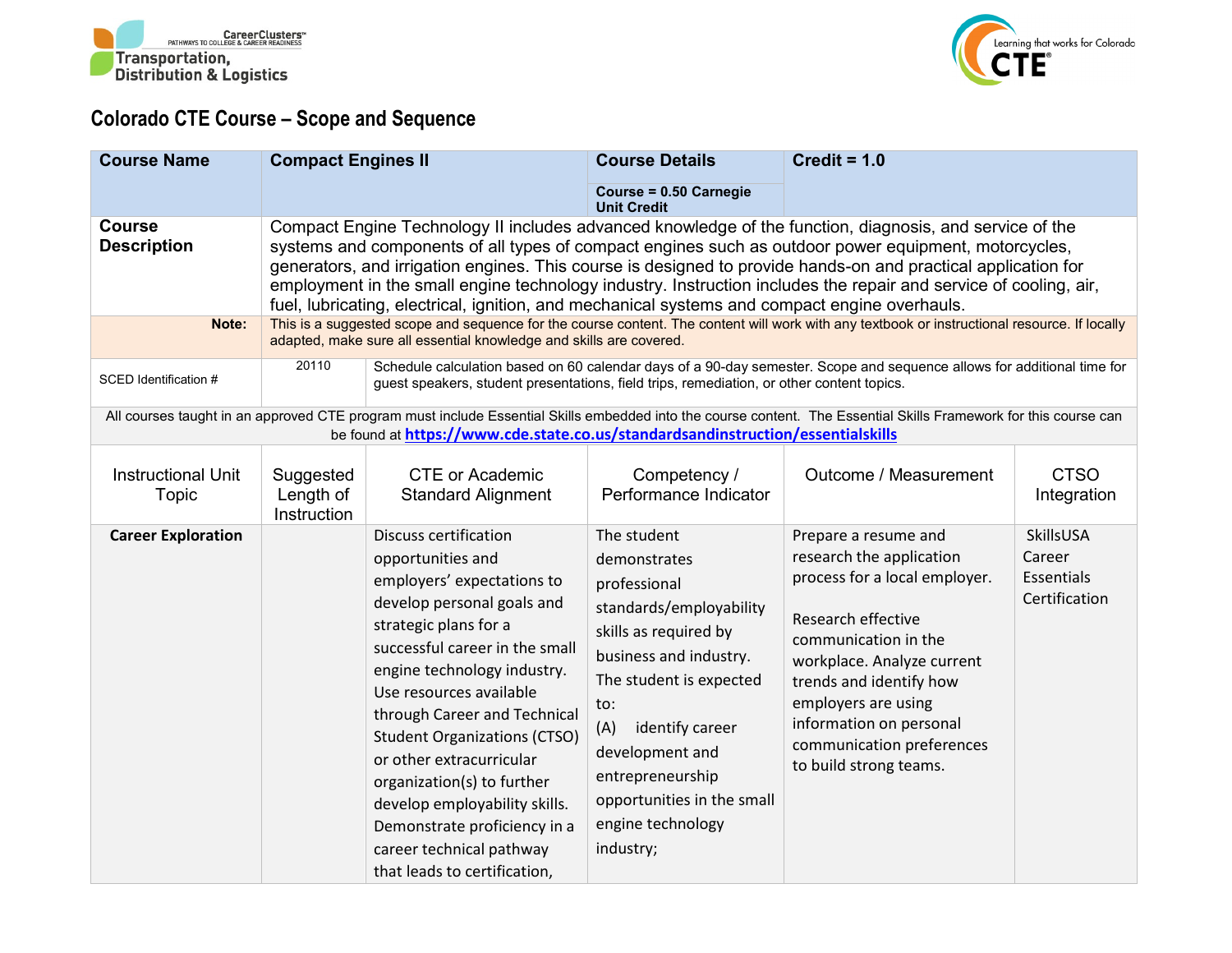



| licensure, and/or continued | identify careers in<br>(B)   |  |
|-----------------------------|------------------------------|--|
| learning at the             | the small engine             |  |
| postsecondary level.        | technology industry;         |  |
|                             | (C)<br>apply competencies    |  |
|                             | related to resources,        |  |
|                             | information,                 |  |
|                             | interpersonal skills,        |  |
|                             | problem solving, critical    |  |
|                             | thinking, and systems of     |  |
|                             | operation in the small       |  |
|                             | engine technology            |  |
|                             | industry;                    |  |
|                             | discuss certification<br>(D) |  |
|                             | opportunities;               |  |
|                             | (E) identify employers'      |  |
|                             | expectations, appropriate    |  |
|                             | work habits, ethical         |  |
|                             | conduct, legal               |  |
|                             | responsibilities, and good   |  |
|                             | citizenship skills; and      |  |
|                             | develop personal<br>(F)      |  |
|                             | goals, objectives, and       |  |
|                             | strategies as part of a      |  |
|                             | plan for future career       |  |
|                             | and educational              |  |
|                             | opportunities.               |  |
|                             |                              |  |
|                             | The student                  |  |
|                             | demonstrates                 |  |
|                             | appropriate personal and     |  |
|                             | communication skills. The    |  |
|                             | student is expected to:      |  |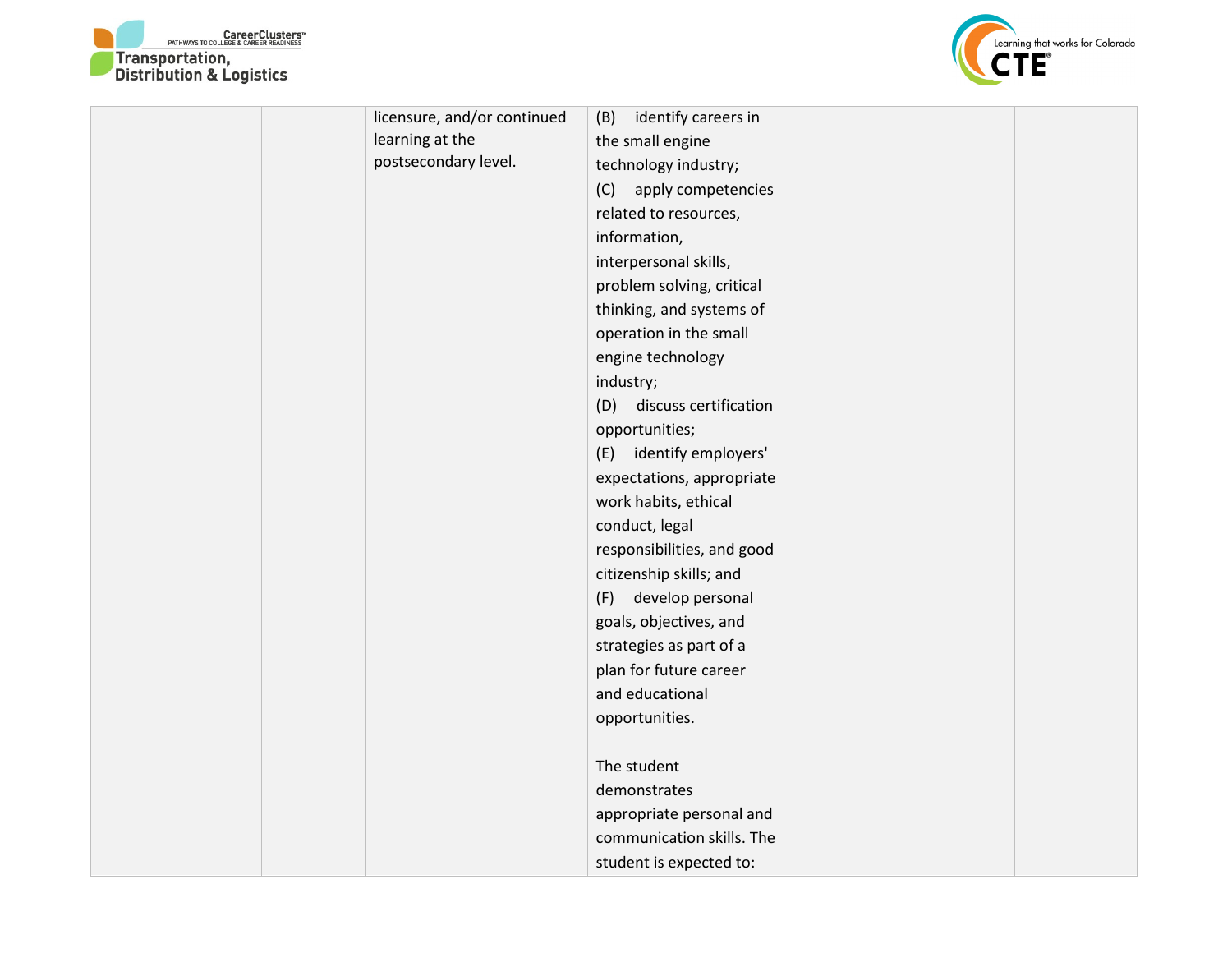



|                          |                                                         | (A)<br>demonstrate          |                                                  |  |
|--------------------------|---------------------------------------------------------|-----------------------------|--------------------------------------------------|--|
|                          |                                                         | proper etiquette and        |                                                  |  |
|                          |                                                         | behavior.                   |                                                  |  |
|                          |                                                         |                             |                                                  |  |
|                          |                                                         | The student participates    |                                                  |  |
|                          |                                                         | in opportunities for        |                                                  |  |
|                          |                                                         | leadership development      |                                                  |  |
|                          |                                                         | and personal growth. The    |                                                  |  |
|                          |                                                         | student is expected to:     |                                                  |  |
|                          |                                                         | participate in the<br>(A)   |                                                  |  |
|                          |                                                         | planning and                |                                                  |  |
|                          |                                                         | development of              |                                                  |  |
|                          |                                                         | leadership and skill        |                                                  |  |
|                          |                                                         | development activities      |                                                  |  |
|                          |                                                         | such as conducting          |                                                  |  |
|                          |                                                         | effective meetings, team    |                                                  |  |
|                          |                                                         | building activities, and    |                                                  |  |
|                          |                                                         | strategic planning;         |                                                  |  |
|                          |                                                         | (B) use resources           |                                                  |  |
|                          |                                                         | available through an        |                                                  |  |
|                          |                                                         | organizations such as a     |                                                  |  |
|                          |                                                         | career and technical        |                                                  |  |
|                          |                                                         | student organizations to    |                                                  |  |
|                          |                                                         | develop employability       |                                                  |  |
|                          |                                                         | skills; and                 |                                                  |  |
|                          |                                                         | (C) record individual       |                                                  |  |
|                          |                                                         | progress to document        |                                                  |  |
|                          |                                                         | achievements.               |                                                  |  |
| <b>Engine Components</b> | Develop and evaluate                                    | e and identify basic engine | Identify and disassemble a                       |  |
|                          | preventative maintenance<br>plans and systems, complete | ionents:<br>Identify engine | small gas engine:<br>Cylinder block<br>$\bullet$ |  |
|                          | repair orders and related                               | nponents.                   | Side cover<br>$\bullet$                          |  |
|                          | paperwork, estimate costs,                              |                             | Cylinder<br>$\bullet$                            |  |
|                          |                                                         |                             |                                                  |  |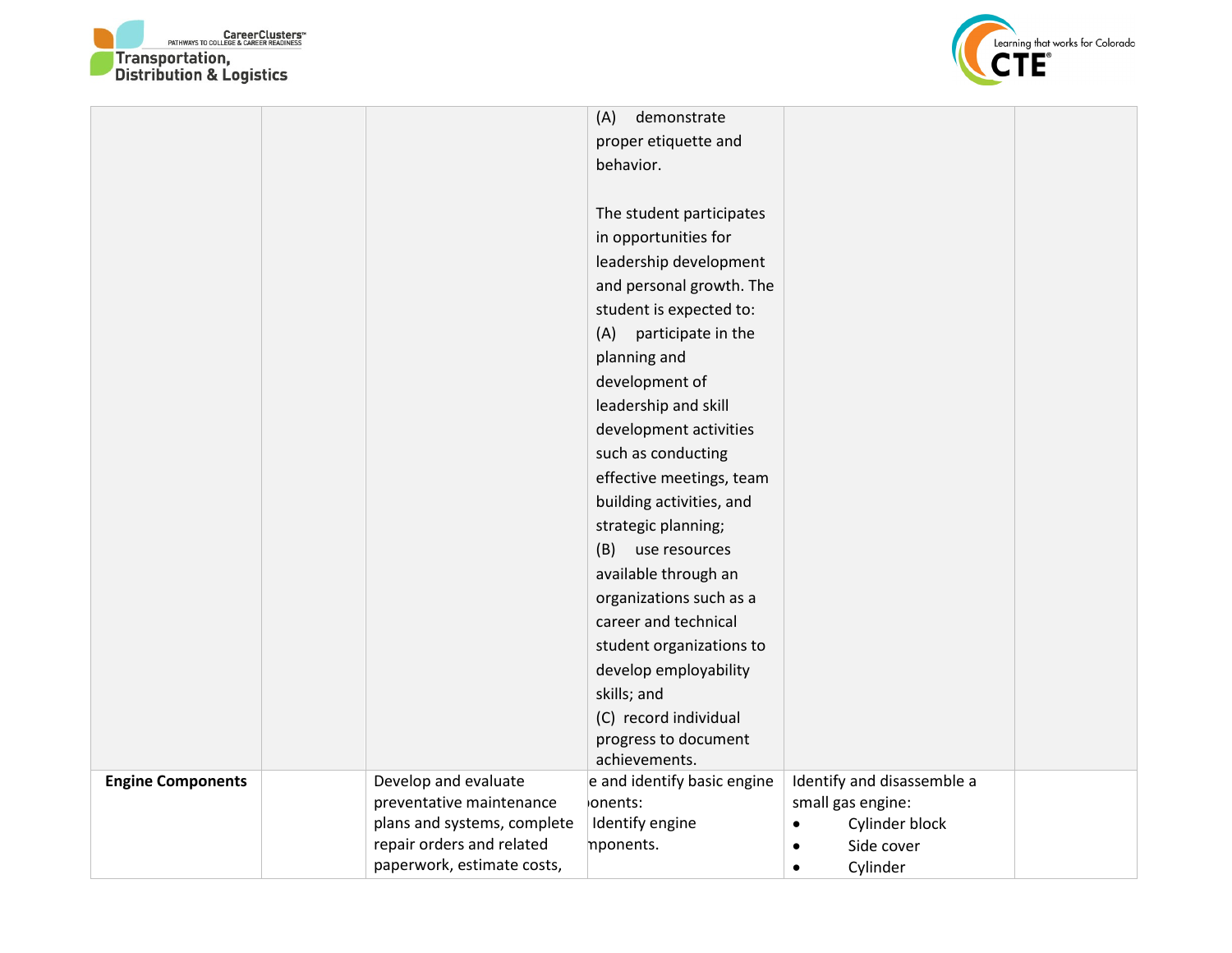



|                                                 | and describe common<br>business management<br>principles related to the<br>industry.<br>Identify small-engine parts<br>and explain the various<br>systems (e.g., fuel, ignition,<br>compression, cooling, and<br>lubrication systems).                                                                                                        | Block, crankshaft,<br>camshaft, piston, cylinder<br>head, connecting rod,<br>valve train, timing<br>components<br>Fuel systems: carburetor,<br>filter, lines, tank.<br>Ignition systems: spark<br>plug, magneto, coil.<br>Cooling system: cooling<br>fins, shroud, and<br>flywheel.<br>Lubrication system: dip<br>stick, oil slinger or pump,<br>oil plug, oil.<br>Exhaust system: muffler,<br>exhaust gasket. | Crankshaft and crank<br>$\bullet$<br>gear<br>Connecting rod<br>$\bullet$<br><b>Bearing</b><br>$\bullet$<br>Piston<br>$\bullet$<br>Piston-pin (wrist-pin)<br>$\bullet$<br>Rings (compression<br>ring/oil control ring)<br>Tappets/lifters<br>٠<br>Valves<br>$\bullet$<br>(intake/exhaust)<br>Valve spring and valve<br>$\bullet$<br>retainer<br>Camshaft<br>$\bullet$<br>Cylinder head<br>$\bullet$<br>Head gasket<br>$\bullet$<br>Reed valve (2-stroke)<br>$\bullet$ |
|-------------------------------------------------|-----------------------------------------------------------------------------------------------------------------------------------------------------------------------------------------------------------------------------------------------------------------------------------------------------------------------------------------------|----------------------------------------------------------------------------------------------------------------------------------------------------------------------------------------------------------------------------------------------------------------------------------------------------------------------------------------------------------------------------------------------------------------|----------------------------------------------------------------------------------------------------------------------------------------------------------------------------------------------------------------------------------------------------------------------------------------------------------------------------------------------------------------------------------------------------------------------------------------------------------------------|
| <b>Advanced Compact</b><br><b>Engine Repair</b> | Demonstrate technical<br>knowledge of small engine<br>designs, components, and<br>applications.<br>Look up and order parts,<br>apply repair and<br>maintenance<br>recommendations from a<br>repair manual, and complete<br>appropriate forms, including<br>work orders.<br>Disassemble, inspect, adjust,<br>and reassemble a small<br>engine. | The student<br>demonstrates advanced<br>technical knowledge and<br>skills of small engine<br>technology. The student<br>is expected to:<br>(A)<br>demonstrate the<br>use and application of<br>small engines and<br>components;<br>(B) demonstrate the<br>components of electrical-<br>electronic systems;<br>demonstrate<br>(C)<br>knowledge of engine                                                        | Demonstrate technical ability.<br>Examples include:<br>distinguish between<br>$\bullet$<br>valve arrangement<br>positions and analyze<br>valve timing with<br>respect to crankshaft<br>rotation;<br>perform preventative<br>$\bullet$<br>maintenance and<br>service engine<br>lubrication, cooling,<br>starting, fuel, and<br>ignition systems and<br>associated fluids and<br>filters;                                                                              |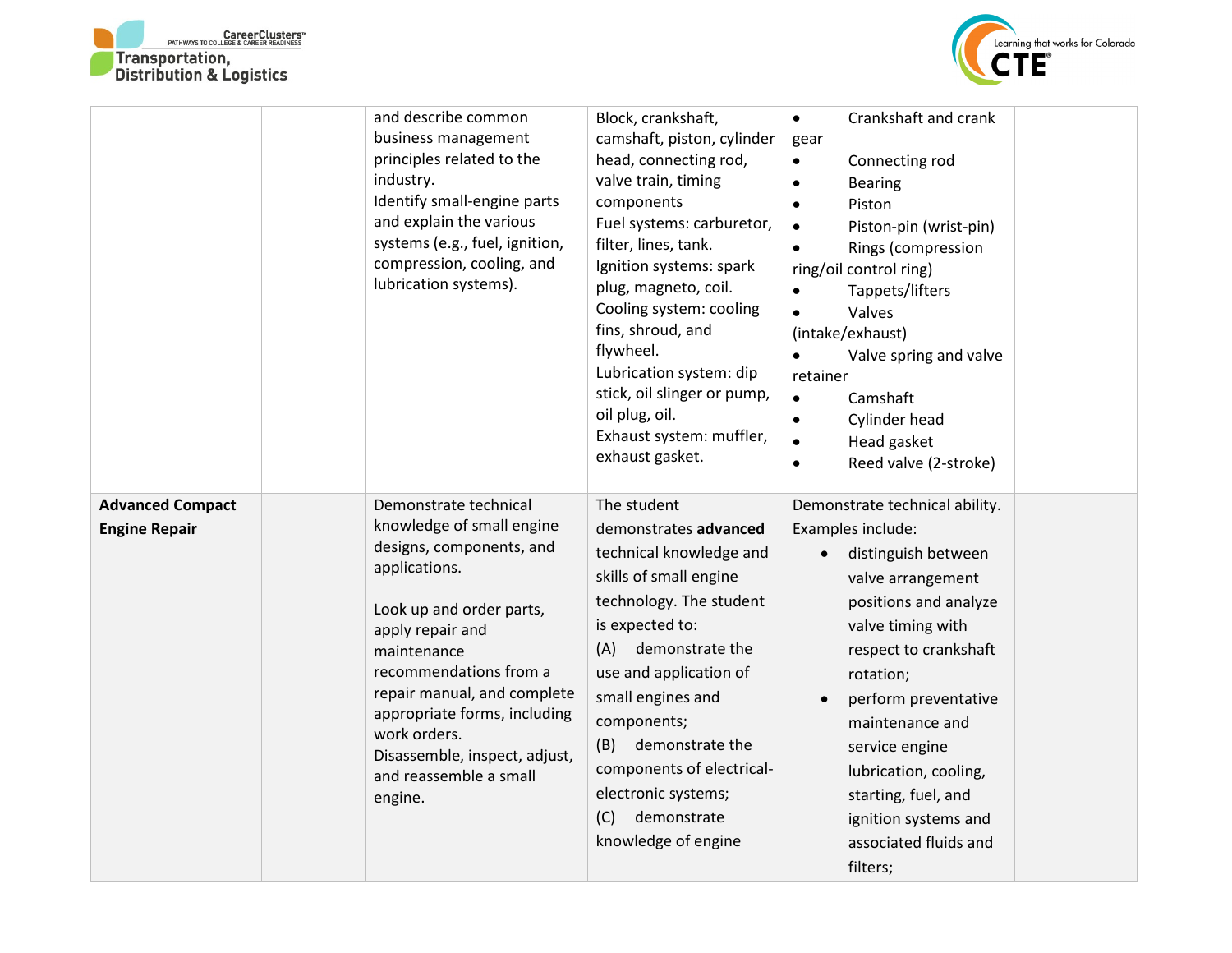



|                   | Differentiate among types of<br>small engines and their<br>applications.<br>Understand the theory and<br>operation of 12-volt DC<br>electronic and electrical<br>systems (e.g., circuit design,<br>starting, charging, and safety<br>circuits). | designs, components,<br>and applications; and<br>(D) demonstrate the<br>correct use of engine<br>measuring tools and test<br>equipment.          | perform routine<br>$\bullet$<br>installations,<br>inspections,<br>adjustments, and<br>maintenance on small<br>engine testing tools<br>and equipment;<br>demonstrate<br>knowledge of<br>electrical testing tools<br>and equipment<br>commonly used in<br>small engine<br>maintenance such as<br>digital multimeters;<br>perform<br>measurements using<br>precision instruments<br>such as micrometers,<br>dial indicators, and<br>Vernier calipers; and<br>inspect and measure<br>small engine parts for<br>wear tolerances and<br>compare to<br>specifications. |  |
|-------------------|-------------------------------------------------------------------------------------------------------------------------------------------------------------------------------------------------------------------------------------------------|--------------------------------------------------------------------------------------------------------------------------------------------------|-----------------------------------------------------------------------------------------------------------------------------------------------------------------------------------------------------------------------------------------------------------------------------------------------------------------------------------------------------------------------------------------------------------------------------------------------------------------------------------------------------------------------------------------------------------------|--|
| <b>Hydraulics</b> | Understand the principles<br>and applications of various<br>engines and machinery used<br>in various settings.<br>Explain the theory,<br>operation, and                                                                                         | Understand the<br>principles of hydraulics as<br>they relate to compact<br>power equipment.<br>Student is expected to:<br>(A) Understand hazards | Write an explanatory text to<br>summarize the components<br>and operational theory of a<br>basic hydraulic system used in<br>an agriculture setting.                                                                                                                                                                                                                                                                                                                                                                                                            |  |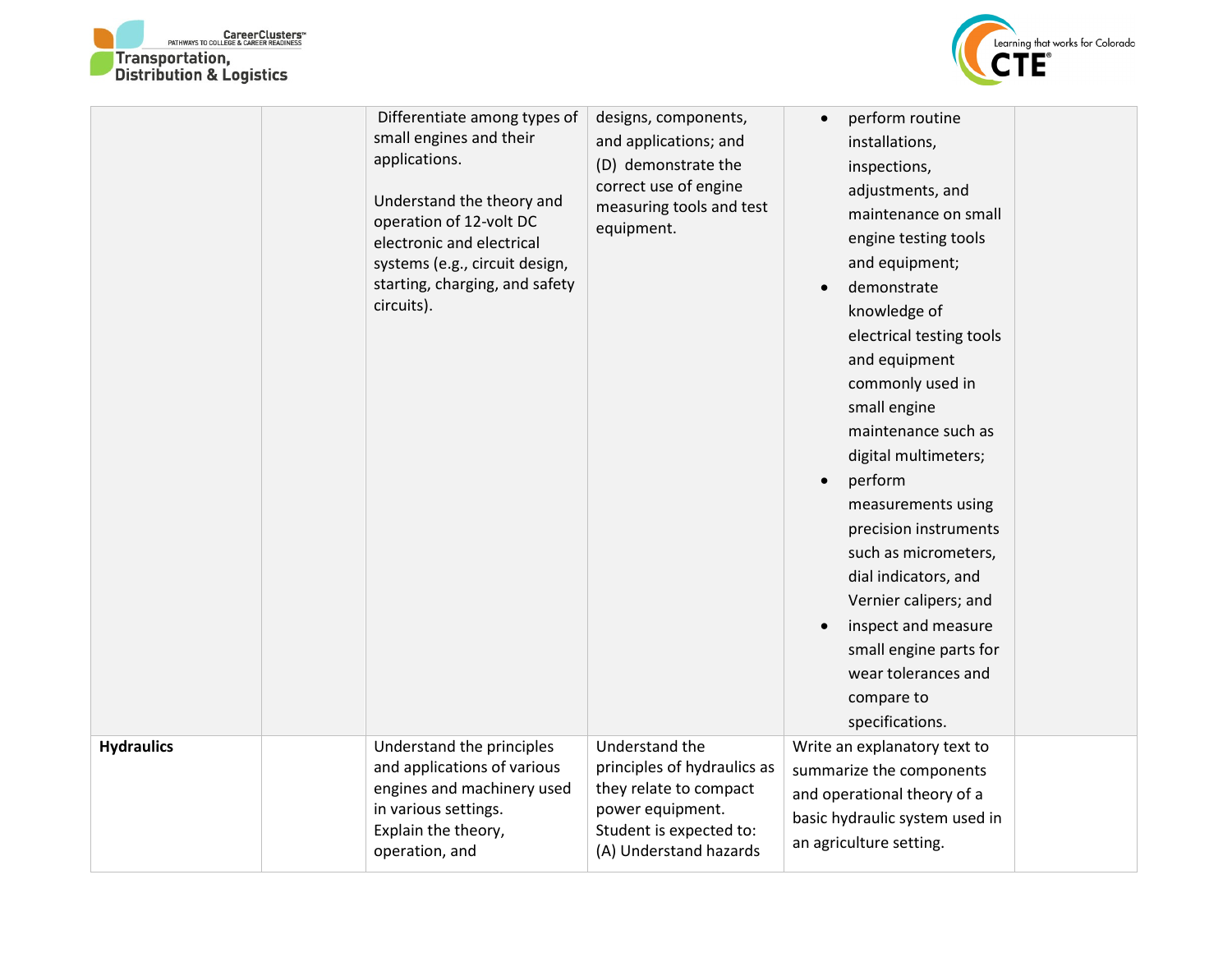



|                                 | troubleshooting of hydraulic<br>systems.                                                                 | of hydraulic and<br>pneumatic circuits and be<br>able to work safely.<br>(B) Understand the<br>concepts of fluid statics<br>and dynamics as applied<br>to commercial and<br>industrial compact<br>equipment.<br>(C) Recognize standard<br>schematic symbols for<br>common fluid power<br>components.<br>(D) Understand and<br>troubleshoot basic fluid<br>power, electro-hydraulic<br>circuits using schematic<br>diagrams.<br>(E) Understand the<br>operation, application,<br>and maintenance of<br>common fluid power<br>components such as<br>pumps, compressors,<br>valves, cylinders, motors,<br>rotary actuators,<br>accumulators, pipe, hose,<br>and fittings. | Design a hydraulic system to<br>perform a specific task,<br>applying the principles of fluid<br>kinematics and hydrostatics to<br>outline how the system<br>functions. The design should<br>include specifications for<br>pumps, pipes, and flow rates. |                                                       |
|---------------------------------|----------------------------------------------------------------------------------------------------------|------------------------------------------------------------------------------------------------------------------------------------------------------------------------------------------------------------------------------------------------------------------------------------------------------------------------------------------------------------------------------------------------------------------------------------------------------------------------------------------------------------------------------------------------------------------------------------------------------------------------------------------------------------------------|---------------------------------------------------------------------------------------------------------------------------------------------------------------------------------------------------------------------------------------------------------|-------------------------------------------------------|
| <b>Agriculture</b><br>Equipment | Locate and apply technical<br>information to gather<br>information and produce<br>products and services. | Students use reference<br>manuals or information<br>systems to find service                                                                                                                                                                                                                                                                                                                                                                                                                                                                                                                                                                                            | Recommend the appropriate<br>machinery for a given<br>agricultural application by<br>matching the mechanical need                                                                                                                                       | <b>FFA</b><br>Agriculture<br>Mechanics<br>Competition |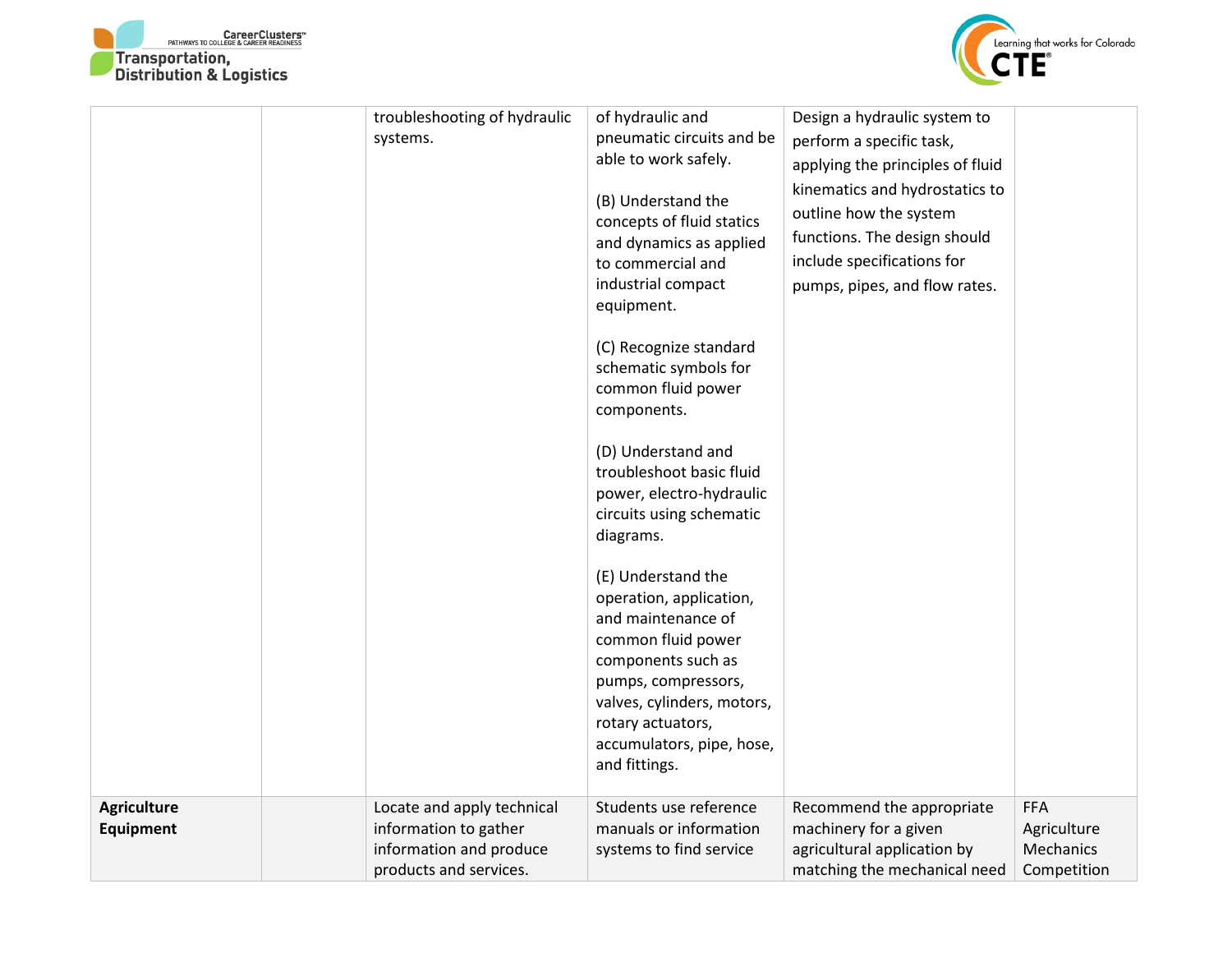



|                 | Demonstrate the use of<br>appropriate tools and<br>technology used in the<br>Agriculture and Natural<br>Resources sector to<br>occupations in the compact<br>engines pathway. | procedures and<br>specifications:<br>(A) Computer oriented.<br>(B) Printed manuals.<br>(C) Owner's manuals.<br>Understand the<br>principles and<br>applications of various<br>engines and machinery<br>used in agriculture.<br>Students is expected to:<br>(A) identify common<br>agricultural machinery<br>and implements;<br>(B) calibrate, operate,<br>and maintain equipment<br>safely and efficiently;<br>(C) summarize the<br>theory, operation, and<br>troubleshooting of<br>various types of engines<br>found on agricultural<br>machinery, including<br>cooling, fuel, and<br>lubrication systems. | to the scale and magnitude of<br>the specific task. Using clear<br>and coherent writing, justify<br>the recommendation based<br>on availability of parts,<br>operational costs,<br>maintenance, safety, and total<br>cost. For example,<br>recommend the appropriate<br>tractor for a specified task<br>based on power ratings,<br>engine and transmission<br>systems, hydraulic<br>capabilities, hitching, and<br>ballasting.<br>Demonstrate the ability to<br>maintain, troubleshoot, and<br>repair agricultural equipment<br>and create a written estimate<br>of repairs including<br>itemization of parts, labor,<br>time, and total cost. |  |
|-----------------|-------------------------------------------------------------------------------------------------------------------------------------------------------------------------------|-------------------------------------------------------------------------------------------------------------------------------------------------------------------------------------------------------------------------------------------------------------------------------------------------------------------------------------------------------------------------------------------------------------------------------------------------------------------------------------------------------------------------------------------------------------------------------------------------------------|------------------------------------------------------------------------------------------------------------------------------------------------------------------------------------------------------------------------------------------------------------------------------------------------------------------------------------------------------------------------------------------------------------------------------------------------------------------------------------------------------------------------------------------------------------------------------------------------------------------------------------------------|--|
| Troubleshooting | Use a variety of resources to<br>research, troubleshoot,<br>diagnose, and repair small<br>engine concerns and failures.                                                       | The student applies<br>appropriate research<br>methods to small engine                                                                                                                                                                                                                                                                                                                                                                                                                                                                                                                                      | Perform a diagnosis on a small<br>engine. Create an estimate for<br>repairs and present the<br>findings to a customer.                                                                                                                                                                                                                                                                                                                                                                                                                                                                                                                         |  |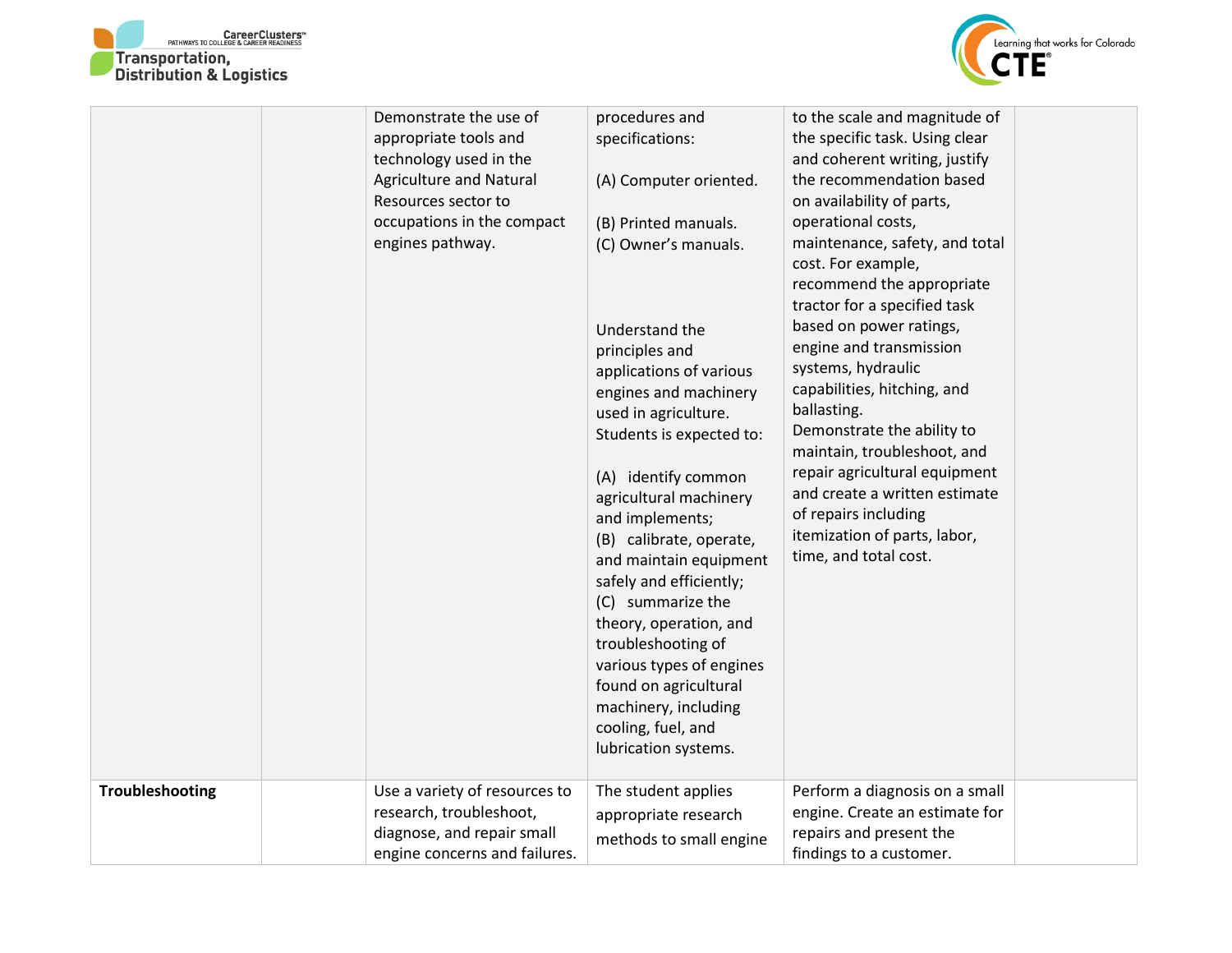



| Solve predictable and<br>unpredictable work-related<br>problems using various types<br>of reasoning (inductive,<br>deductive) as appropriate. | technology topics. The<br>student is expected to:<br>(A) use a variety of<br>resources to research,<br>trouble shoot, and<br>diagnose concerns and<br>failures; and<br>(B)<br>apply the scientific<br>method of research to<br>small engine technology.<br>The student<br>demonstrates advanced<br>technical knowledge and<br>skills in simulated or<br>actual work situations.<br>The student is expected<br>to:<br>troubleshoot fuel<br>(A)<br>system problems-<br>(i) carburetor<br>(ii) fuel tank/filter<br>(iii) fuel lines/pumps<br>(iv) air filter/box<br>(v) color of exhaust<br>(B) troubleshoot<br>ignition system<br>problems-<br>(i) perform spark test;<br>(ii) remove and replace<br>spark plug;<br>(iii) check and gap spark<br>plug; | Research a small engine<br>mechanical issue; present and<br>provide a practical<br>demonstration on possible<br>troubleshooting applications.<br>Assess the proper fuel<br>mixtures and analyze the<br>efficiency of various fuels used<br>in small engines.<br>Apply electrical principles to<br>diagnose and repair small<br>engine components such as<br>generators, electric motors,<br>power supplies, electronic<br>amplifiers, relays, and circuits.<br>Describe the application of the<br>scientific method of research<br>to small engine technology<br>such as identifying a problem,<br>establishing a procedure,<br>performing direct and indirect<br>observation, collecting and<br>interpreting data, and drawing<br>conclusions by verifying the<br>complaint, determining the<br>related symptoms, analyzing<br>the symptoms, isolating the<br>trouble, correcting the<br>trouble, and checking for<br>proper operation. |  |
|-----------------------------------------------------------------------------------------------------------------------------------------------|------------------------------------------------------------------------------------------------------------------------------------------------------------------------------------------------------------------------------------------------------------------------------------------------------------------------------------------------------------------------------------------------------------------------------------------------------------------------------------------------------------------------------------------------------------------------------------------------------------------------------------------------------------------------------------------------------------------------------------------------------|------------------------------------------------------------------------------------------------------------------------------------------------------------------------------------------------------------------------------------------------------------------------------------------------------------------------------------------------------------------------------------------------------------------------------------------------------------------------------------------------------------------------------------------------------------------------------------------------------------------------------------------------------------------------------------------------------------------------------------------------------------------------------------------------------------------------------------------------------------------------------------------------------------------------------------------|--|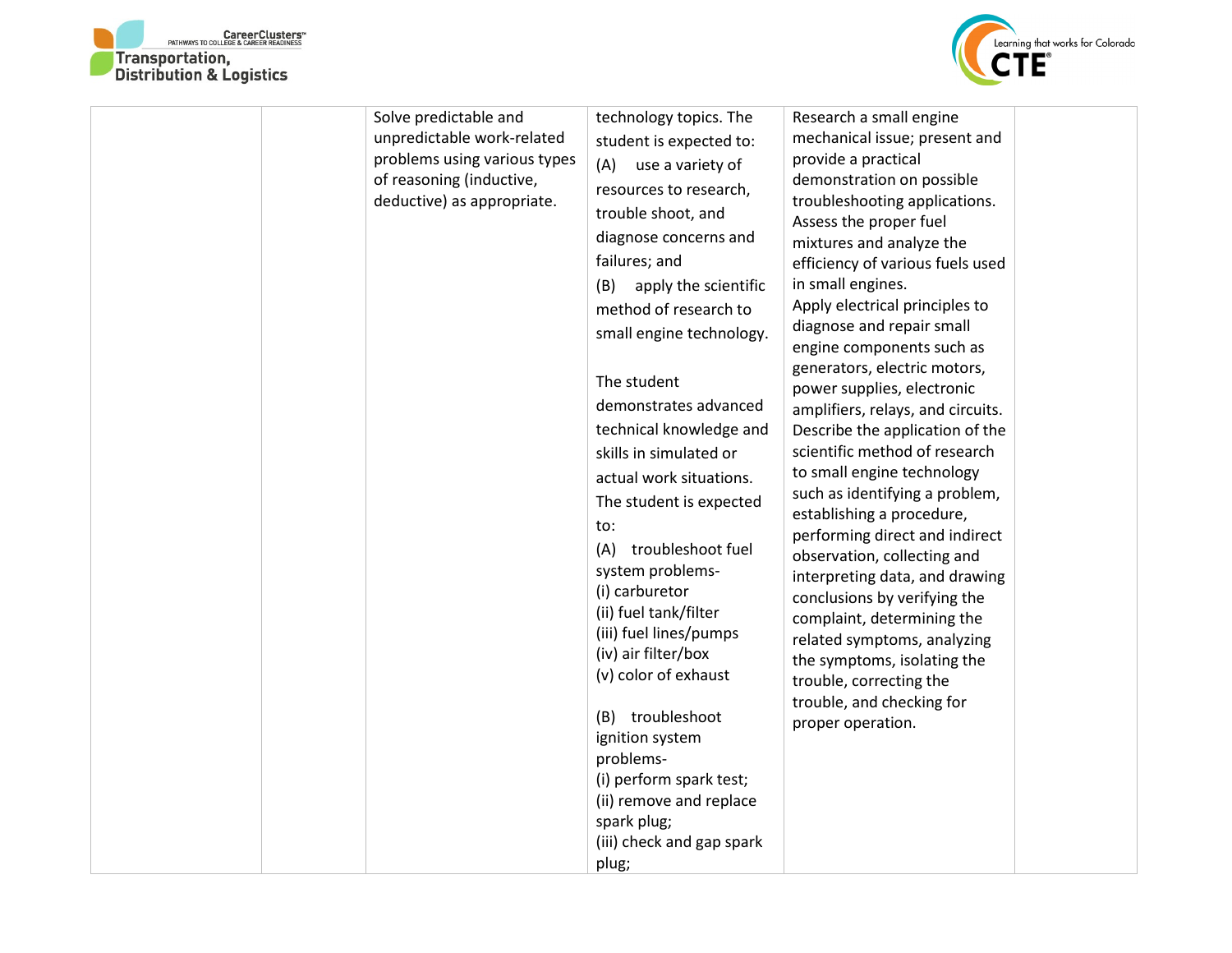



|                     |                           | (iv) check magneto, air     |                              |               |
|---------------------|---------------------------|-----------------------------|------------------------------|---------------|
|                     |                           | gap, and kill-wire; and     |                              |               |
|                     |                           | (v) timing                  |                              |               |
|                     |                           | (C) troubleshoot            |                              |               |
|                     |                           | compression problems-       |                              |               |
|                     |                           | (i) perform a               |                              |               |
|                     |                           | compression test;           |                              |               |
|                     |                           | (ii) define a wet test; and |                              |               |
|                     |                           | (iii) perform a cylinder    |                              |               |
|                     |                           | leak-down test.             |                              |               |
|                     |                           |                             |                              |               |
|                     |                           | (D) troubleshoot            |                              |               |
|                     |                           | lubrication system-         |                              |               |
|                     |                           | (i) oil specifications;     |                              |               |
|                     |                           | (ii) burnt oil;             |                              |               |
|                     |                           | (iii) inspection for the    |                              |               |
|                     |                           | crankcase; and              |                              |               |
|                     |                           | (iv) color of exhaust.      |                              |               |
|                     |                           |                             |                              |               |
|                     |                           | (E) understand              |                              |               |
|                     |                           | combustion, internal and    |                              |               |
|                     |                           | external, as it relates to  |                              |               |
|                     |                           | the four elements of        |                              |               |
|                     |                           | combustion-                 |                              |               |
|                     |                           | (i) troubleshoot fuel       |                              |               |
|                     |                           | system problems;            |                              |               |
|                     |                           | (ii) troubleshoot ignition  |                              |               |
|                     |                           | system problems;            |                              |               |
|                     |                           | (iii) troubleshoot          |                              |               |
|                     |                           | compression problems;       |                              |               |
|                     |                           | and                         |                              |               |
|                     |                           | (iv) troubleshoot           |                              |               |
|                     |                           | lubrication system.         |                              |               |
| <b>Mathematic</b>   | Apply relevant problem-   | The student applies         | Student demonstrates the     | <b>CTSO</b>   |
| <b>Applications</b> | solving and mathematical  | problem-solving,            | ability to analyze and apply | Competitions- |
|                     | skills in-context as they |                             | appropriate academic         | SkillsUSA     |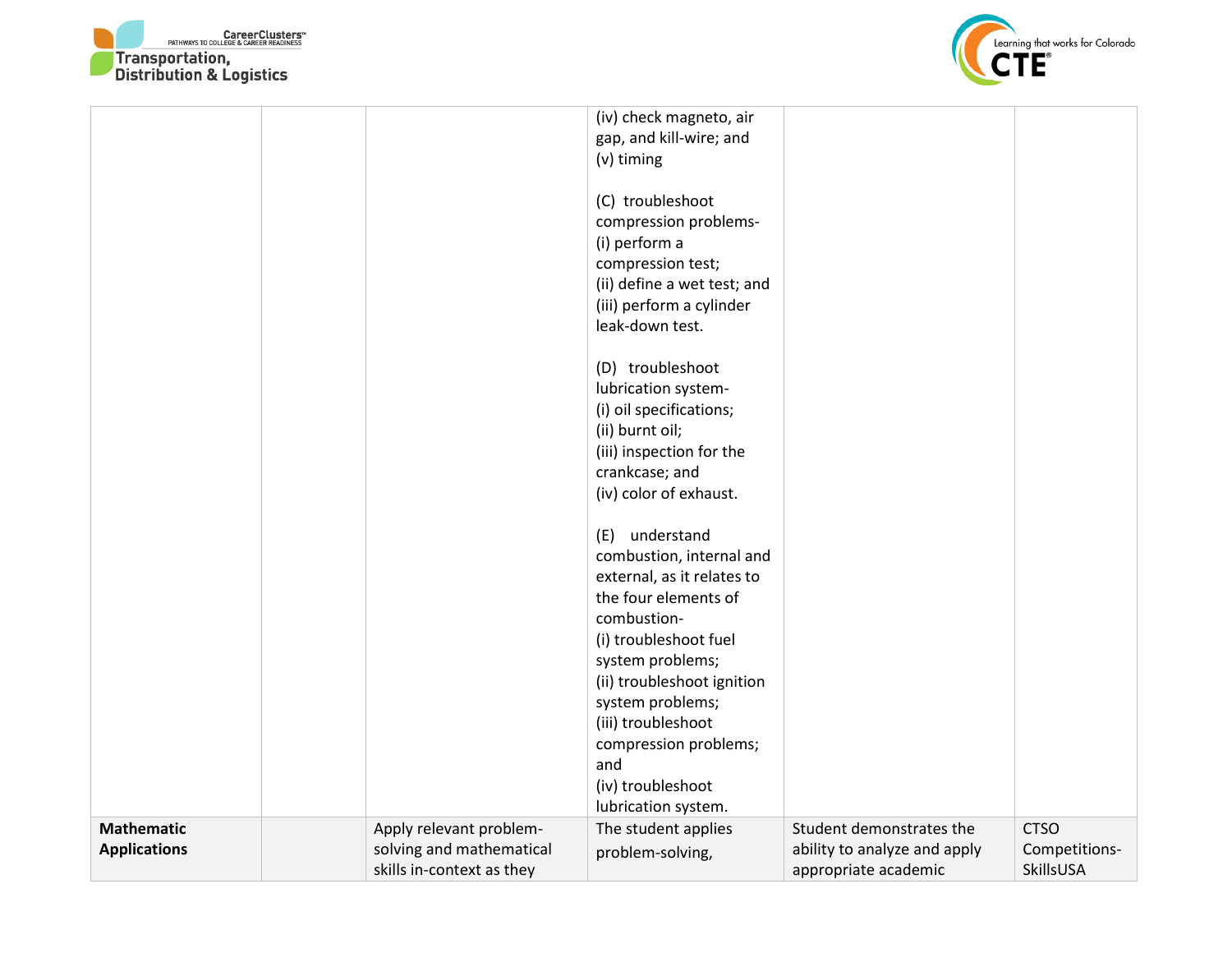



| collect, organize, and analyze<br>data associated with small<br>engine technology.<br>Understand and explain<br>engine theory, including the<br>application of mathematical<br>and/or physical science laws<br>for both two- and four-stroke<br>cycle engines. | mathematical, and<br>organizational skills to<br>maintain financial and<br>logistical records. The<br>student is expected to:<br>collect and organize<br>(A)<br>data in graphs, tables,<br>and charts;<br>(B)<br>analyze and<br>interpret data from<br>graphs, tables, and<br>charts;<br>use mathematical<br>(C)<br>formulas to perform<br>engine calculations such<br>as calculating cylinder<br>volume, engine<br>performance and<br>enhancement, engine<br>displacement,<br>combustion chamber<br>volume, compressed<br>head gasket volume,<br>piston and deck height,<br>piston dish volume,<br>dome volume, cylinder<br>volume, compression<br>ratio, and horsepower; | standards required for<br>successful industry sector<br>pathway completion leading<br>to postsecondary education<br>and employment. | Related<br>Technical<br>Math |
|----------------------------------------------------------------------------------------------------------------------------------------------------------------------------------------------------------------------------------------------------------------|----------------------------------------------------------------------------------------------------------------------------------------------------------------------------------------------------------------------------------------------------------------------------------------------------------------------------------------------------------------------------------------------------------------------------------------------------------------------------------------------------------------------------------------------------------------------------------------------------------------------------------------------------------------------------|-------------------------------------------------------------------------------------------------------------------------------------|------------------------------|